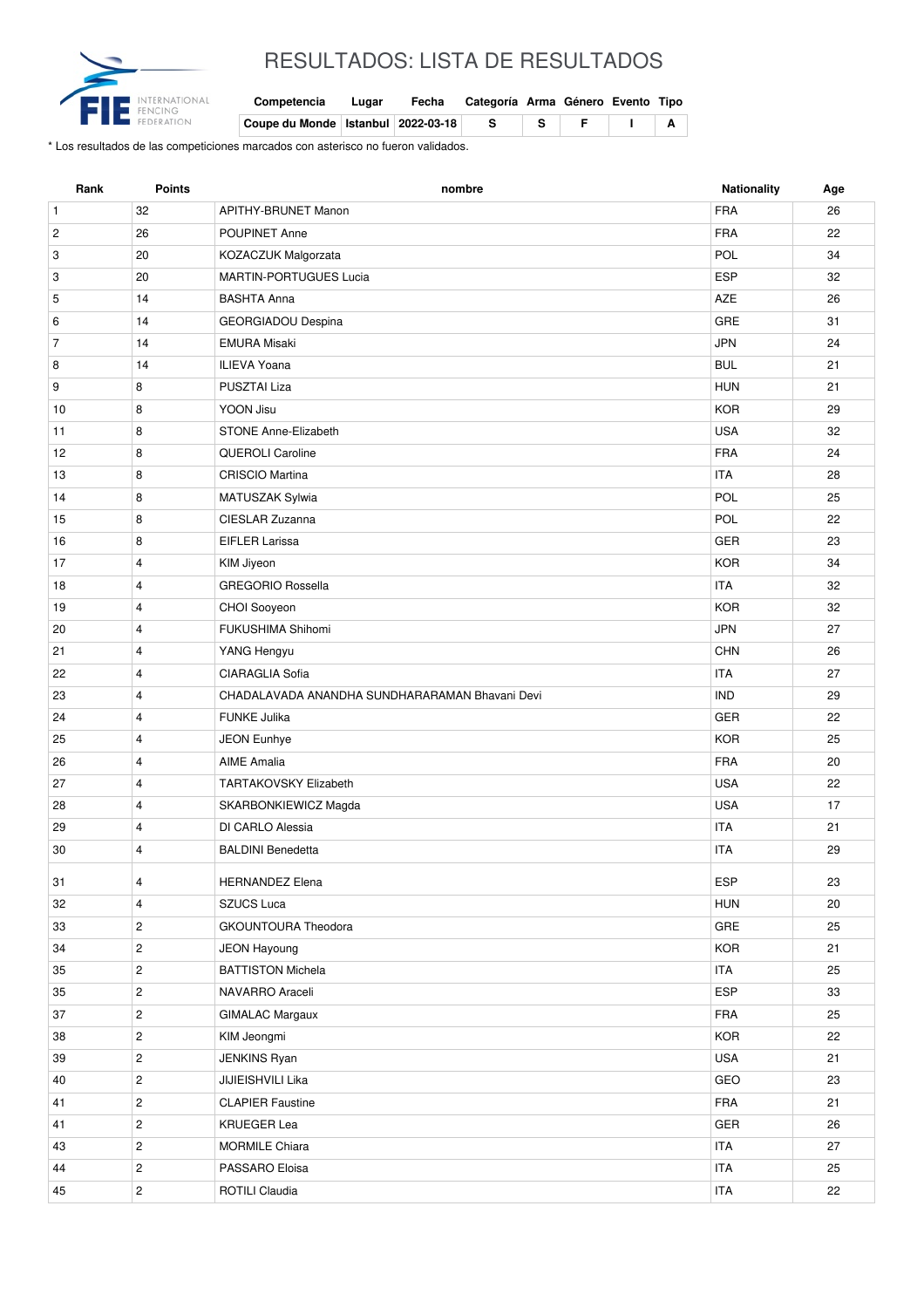| Rank | <b>Points</b>  | nombre                      | <b>Nationality</b> | Age |
|------|----------------|-----------------------------|--------------------|-----|
| 46   | $\overline{c}$ | FU Ying                     | CHN                | 24  |
| 47   | $\overline{c}$ | SULLIVAN Siobhan            | <b>USA</b>         | 17  |
| 48   | $\overline{2}$ | <b>LIN Kesi</b>             | CHN                | 21  |
| 49   | $\overline{c}$ | HRAMOVA Olga A.             | <b>BUL</b>         | 33  |
| 50   | $\overline{2}$ | <b>WATOR Angelika</b>       | POL                | 28  |
| 51   | $\overline{2}$ | NAZLYMOV Tatiana            | <b>USA</b>         | 18  |
| 51   | $\overline{2}$ | PRIKHODKO Tatyana           | KAZ                | 29  |
| 53   | $\overline{c}$ | <b>BATTAI Sugar Katinka</b> | <b>HUN</b>         | 19  |
| 54   | $\overline{2}$ | SANO Yui                    | <b>JPN</b>         | 22  |
| 55   | $\overline{2}$ | <b>CHAMBERLAIN Maia</b>     | <b>USA</b>         | 24  |
| 56   | $\sqrt{2}$     | <b>ERBIL Nisanur</b>        | <b>TUR</b>         | 19  |
| 56   | $\overline{c}$ | <b>LINDER Kara</b>          | <b>USA</b>         | 22  |
| 58   | $\overline{2}$ | <b>KATONA Renata</b>        | <b>HUN</b>         | 28  |
| 59   | $\overline{2}$ | SEO Jiyeon                  | <b>KOR</b>         | 29  |
| 60   | $\overline{2}$ | FOX-GITOMER Chloe           | <b>USA</b>         | 22  |
| 61   | $\overline{2}$ | KOBAYASHI Kanae             | <b>JPN</b>         | 25  |
| 62   | $\overline{c}$ | <b>MARTIS Sabina</b>        | ROU                | 22  |
| 63   | $\overline{2}$ | <b>SUZANNE Coline</b>       | <b>FRA</b>         | 23  |
| 64   | $\mathbf 2$    | <b>KESZEI Kira</b>          | <b>HUN</b>         | 19  |
| 65   | $\mathbf{1}$   | <b>ARPINO Giulia</b>        | <b>ITA</b>         | 23  |
| 66   | $\mathbf{1}$   | SO Wing Tung                | <b>HKG</b>         | 17  |
| 67   | $\mathbf{1}$   | GARGANO Rebecca             | <b>ITA</b>         | 26  |
| 68   | $\mathbf{1}$   | LUPU Andreea                | ROU                | 23  |
| 69   | $\mathbf{1}$   | SISIK Pinar Miray           | <b>TUR</b>         | 17  |
| 70   | $\mathbf{1}$   | <b>BUITENHUIS Marleen</b>   | <b>NED</b>         | 21  |
| 71   | $\mathbf{1}$   | WAKITA Jumi                 | <b>JPN</b>         | 23  |
| 72   | $\mathbf{1}$   | <b>KLEIN Louise</b>         | <b>FRA</b>         | 22  |
| 73   | $\mathbf{1}$   | <b>MAXWELL Caitlin</b>      | GBR                | 23  |
| 74   | $\mathbf{1}$   | <b>BUNYATOVA Sevil</b>      | AZE                | 33  |
| 75   | $\mathbf{1}$   | LAU Wing Yi                 | <b>HKG</b>         | 25  |
| 76   | 1              | <b>GETTE Elisabeth</b>      | GER                | 22  |
| 77   | $\mathbf{1}$   | <b>LUSINIER Kelly</b>       | <b>FRA</b>         | 22  |
| 78   | $\mathbf{1}$   | NOUTCHA Sarah               | FRA                | 23  |
| 79   | $\mathbf{1}$   | <b>UNLUDAG Deniz Selin</b>  | <b>TUR</b>         | 21  |
| 80   | $\mathbf{1}$   | <b>VENTURA Maria</b>        | ESP                | 22  |
| 81   | $\mathbf{1}$   | <b>GUO Yiqi</b>             | CHN                | 25  |
| 82   | $\mathbf{1}$   | <b>HERBON Felice</b>        | GER                | 18  |
| 83   | $\mathbf{1}$   | DOSPAY Karina               | KAZ                | 25  |
| 84   | $\mathbf{1}$   | KASPIAROVICH Palina         | AZE                | 26  |
| 85   | $\mathbf{1}$   | <b>HENG Juliet Jie Min</b>  | SGP                | 17  |
| 86   | $\mathbf{1}$   | <b>COUDERC Annah</b>        | FRA                | 20  |
| 87   | $\mathbf{1}$   | PAGE Gabriella              | CAN                | 28  |
| 88   | $\mathbf{1}$   | PLIEGO Paola                | <b>UZB</b>         | 28  |
| 89   | $\mathbf{1}$   | PEREZ CUENCA Celia          | ESP                | 28  |
| 90   | $\mathbf{1}$   | MUKAE Ayaka                 | JPN                | 24  |
| 91   | $\mathbf{1}$   | LAM Hin Wai                 | <b>HKG</b>         | 31  |
| 92   | $\mathbf{1}$   | PAK Kaitlyn                 | <b>USA</b>         | 18  |
| 93   | $\mathbf{1}$   | KARIMOVA Sabina             | AZE                | 35  |
| 94   | $\mathbf{1}$   | VESTIDELLO Maddalena        | <b>ITA</b>         | 21  |
| 95   | $\mathbf{1}$   | <b>MATEI Maria</b>          | ROU                | 21  |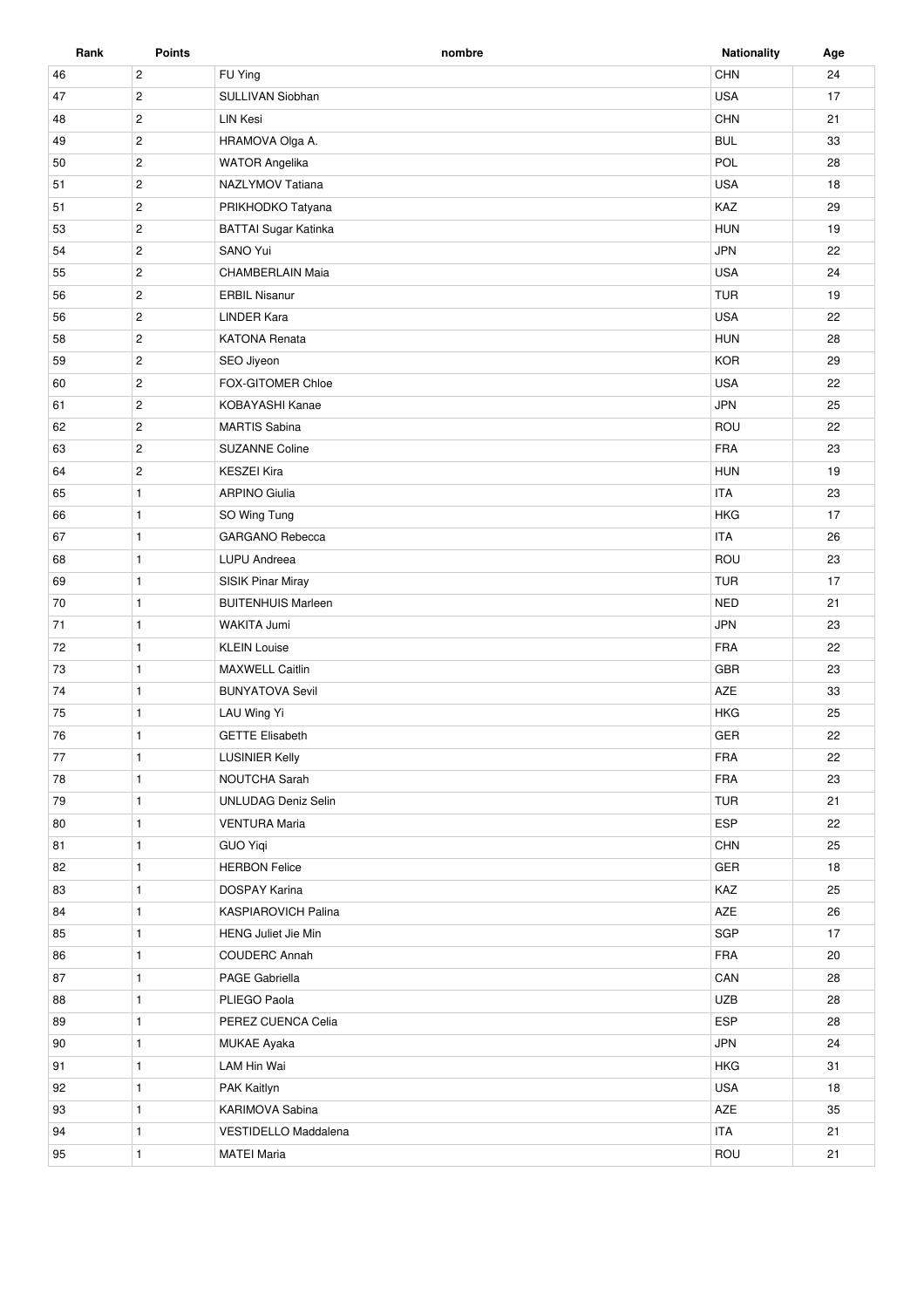| Rank | <b>Points</b> | nombre                      | <b>Nationality</b> | Age |
|------|---------------|-----------------------------|--------------------|-----|
| 96   | $\mathbf{1}$  | POTTER Sophia               | <b>GBR</b>         | 22  |
| 97   | 0,5           | <b>ZHUANG Chenyi</b>        | <b>CHN</b>         | 22  |
| 98   | 0,5           | OZAKI Seri                  | <b>JPN</b>         | 20  |
| 99   | 0,5           | <b>MPENOU Klairi</b>        | GRE                | 26  |
| 100  | 0,5           | PERRONI Maria Alicia        | ARG                | 34  |
| 100  | 0,5           | SARYBAY Aigerim             | KAZ                | 25  |
| 102  | 0,5           | <b>KEHLI Zohra Nora</b>     | ALG                | 21  |
| 103  | 0,5           | <b>MA Yingjia</b>           | <b>CHN</b>         | 24  |
| 104  | 0,5           | <b>BRIND'AMOUR Pamela</b>   | CAN                | 29  |
| 105  | 0,5           | <b>VONGSAVADY Malina</b>    | <b>FRA</b>         | 25  |
| 106  | 0,5           | KAKHIANI-MECKLING Teodora   | GEO                | 29  |
| 107  | 0,5           | <b>JOHNSON Honor</b>        | <b>USA</b>         | 19  |
| 108  | 0,5           | <b>KOSE Fatma Zehra</b>     | <b>TUR</b>         | 25  |
| 109  | 0,5           | <b>KANEKO Yuina</b>         | <b>JPN</b>         | 19  |
| 110  | 0,5           | <b>MONTOYA Paula</b>        | <b>ESP</b>         | 21  |
| 111  | 0,5           | PAIZI Marina                | GRE                | 32  |
| 112  | 0,5           | <b>TAKAHASHI Chirika</b>    | <b>JPN</b>         | 20  |
| 113  | 0,5           | <b>BALDO Zoe Marie</b>      | CRO                | 21  |
| 114  | 0,5           | CORTEYN Jolien              | <b>BEL</b>         | 21  |
| 115  | 0,5           | THURGOOD Madison            | CAN                | 24  |
| 116  | 0,5           | <b>CAKIR Aylin</b>          | <b>TUR</b>         | 21  |
| 117  | 0,5           | <b>HUSEYNOVA Zarifa</b>     | AZE                | 16  |
| 118  | 0,5           | HERRERA LARA Luisa Fernanda | <b>UZB</b>         | 16  |
| 119  | 0,5           | <b>GREENBAUM Atara</b>      | <b>USA</b>         | 20  |
| 120  | 0,5           | <b>DEMIRKOL Damla</b>       | <b>TUR</b>         | 16  |
| 121  | 0,5           | LASZLO Luca                 | <b>HUN</b>         | 28  |
| 122  | 0,5           | PEREZ MAURICE Maria Belen   | ARG                | 37  |
| 122  | 0,5           | <b>SCHILLINGER YIvi</b>     | <b>GER</b>         | 20  |
| 124  | 0,5           | <b>PANTIS Ilinca</b>        | ROU                | 19  |
| 125  | 0,5           | <b>LEUNG Lok Man Laren</b>  | <b>HKG</b>         | 20  |
| 126  | 0,5           | KAYA Tugce Rana             | <b>TUR</b>         | 18  |
| 126  | 0,5           | NEIKOVA Emma                | <b>BUL</b>         | 17  |
| 128  | 0,5           | VASILEVA Veronika           | AUS                | 17  |
| 129  | 0,25          | CORBY Jessica               | <b>GBR</b>         | 24  |
| 130  | 0             | <b>CORTEYN Saartje</b>      | <b>BEL</b>         | 22  |
| 131  | 0             | <b>BRAY Jenna</b>           | GBR                | 23  |
| 132  | 0             | SRINUALAD Bandhita          | THA                | 26  |
| 133  | 0             | <b>ALKAYA Begum</b>         | TUR                | 17  |
| 134  | 0             | <b>ERDAGLI Yagmur</b>       | TUR                | 18  |
| 135  | 0             | <b>KIMURA Marino</b>        | <b>JPN</b>         | 29  |
| 136  | 0             | <b>SOYAK Beliz</b>          | <b>TUR</b>         | 18  |
| 137  | 0             | <b>PONICH Marissa</b>       | CAN                | 35  |
| 138  | 0             | <b>OKINE Marta</b>          | POL                | 22  |
| 139  | 0             | ABRAM-MOORE Bea             | GBR                | 19  |
| 140  | 0             | KUVAEVA Alexandra           | GEO                | 15  |
| 141  | $\mathbf 0$   | <b>VUTOVA Teodora</b>       | <b>BUL</b>         | 21  |
| 142  | 0             | PHOKAEW Tonkhaw             | THA                | 20  |
| 143  | 0             | <b>GALLARDO Itziar</b>      | <b>ESP</b>         | 22  |
| 143  | 0             | TAN Kai Li Christine        | SGP                | 20  |
|      |               |                             |                    |     |
| 145  | 0             | CHU Wing Kiu                | <b>HKG</b>         | 21  |